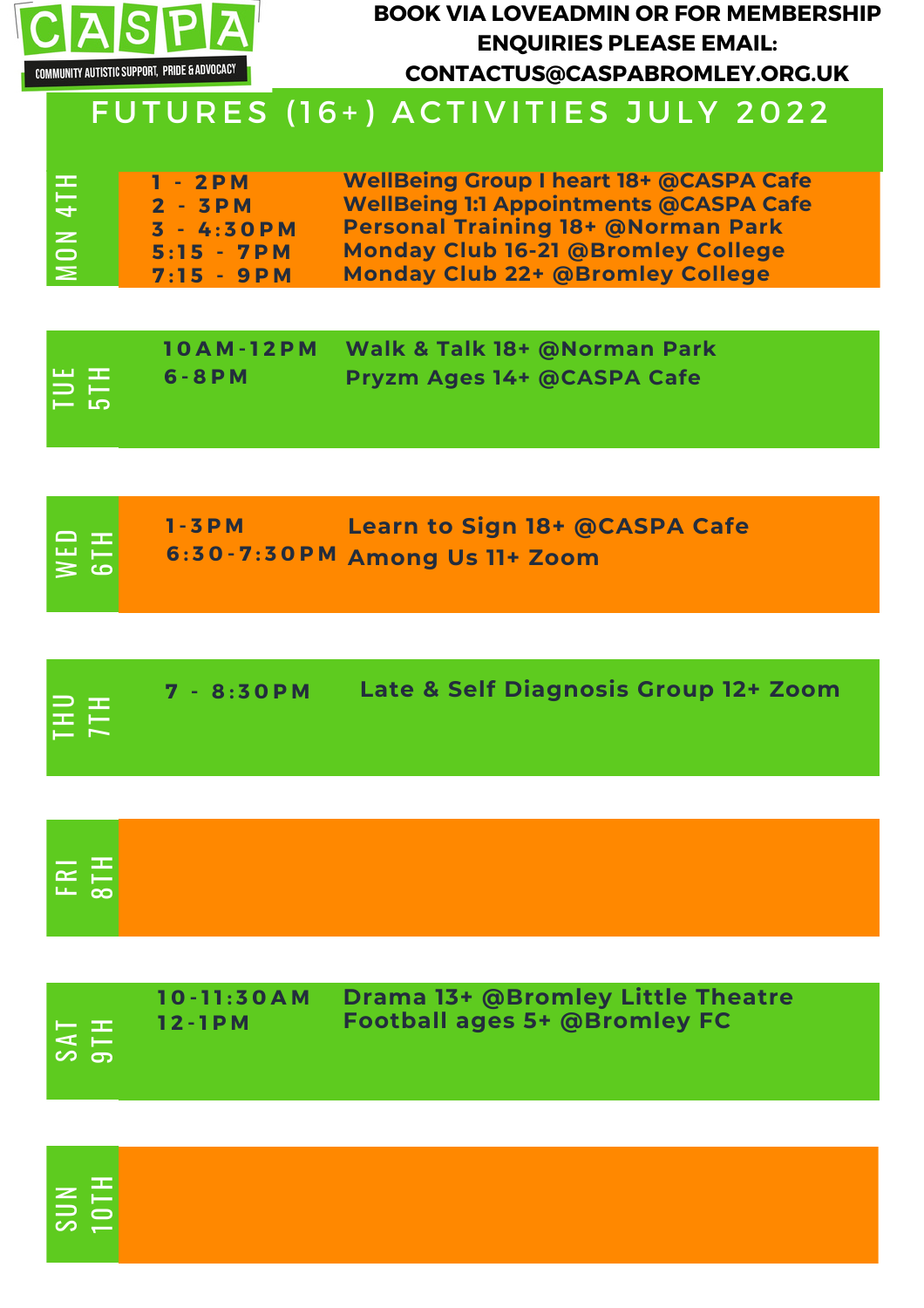

### **BOOK VIA LOVEADMIN OR FOR MEMBERSHIP ENQUIRIES PLEASE EMAIL: CONTACTUS@CASPABROMLEY.ORG.UK**

# FUTURES (16+) ACTIVITIES JULY 2022

| 10AM-12PM Walk & Talk 18+ @Norman Park<br><b>TUE</b><br>2TH<br>$6 - 8 P M$<br>Pryzm Ages 14+ @CASPA Cafe |  |
|----------------------------------------------------------------------------------------------------------|--|
|----------------------------------------------------------------------------------------------------------|--|

| <b>Learn to Sign 18+ @CASPA Cafe</b><br>$1 - 3 P M$<br>$ \Xi \Xi $ |
|--------------------------------------------------------------------|
|--------------------------------------------------------------------|

| HIPI | $6 - 7 P M$ | <b>Discussion Group 12+ Cooking Zoom</b> |
|------|-------------|------------------------------------------|
|      |             |                                          |

| FRI<br>15TH |  |  |  |
|-------------|--|--|--|
|             |  |  |  |
|             |  |  |  |

|  | TAS<br>6TH | $10 - 11:30AM$<br>$12 - 1$ PM<br>$12 - 3 P M$ | <b>Drama 13+ @Bromley Little Theatre</b><br><b>Football ages 5+ @Bromley FC</b><br>Picnic/Dolly's Donuts 16+ @Jubilee Park |
|--|------------|-----------------------------------------------|----------------------------------------------------------------------------------------------------------------------------|
|--|------------|-----------------------------------------------|----------------------------------------------------------------------------------------------------------------------------|